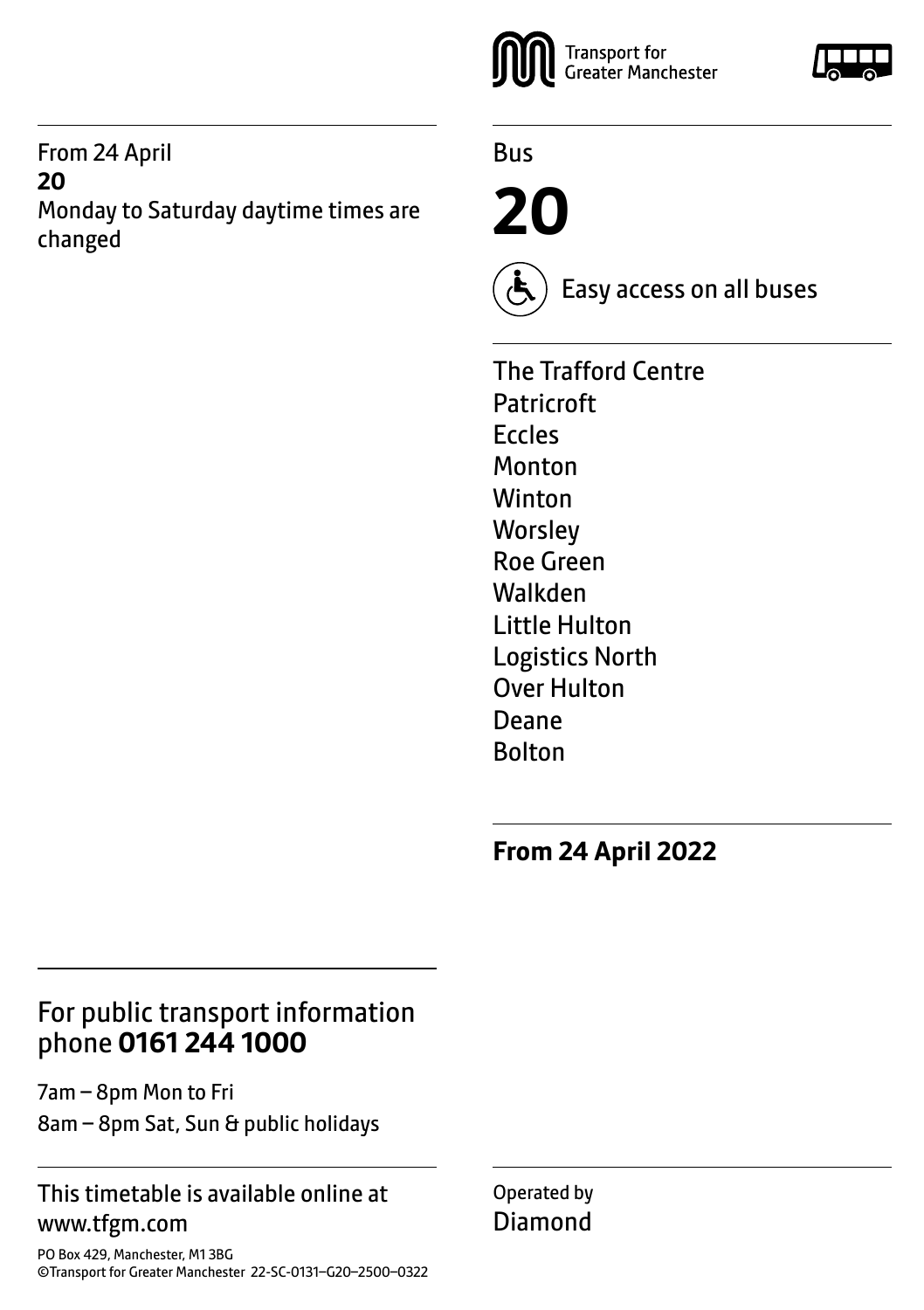# Additional information

# Alternative format

To ask for leaflets to be sent to you, or to request large print, Braille or recorded information phone 0161 244 1000 or visit www.tfgm.com

### Easy access on buses



 Journeys run with low floor buses have no steps at the entrance, making getting on and off easier. Where shown, low floor buses have a ramp for access and a dedicated space for wheelchairs and pushchairs inside the bus. The bus operator will always try to provide easy access services where these services are scheduled to run.

# Using this timetable

Timetables show the direction of travel, bus numbers and the days of the week. Main stops on the route are listed on the left. Where no time is shown against a particular stop, the bus does not stop there on that journey. Check any letters which are shown in the timetable against the key at the bottom of the page.

# Where to find information about service changes

www.tfgm.com Bus station posters Leaflets from outlets.

# Tickets and information

Bus companies offer a range of tickets for use on their own buses. For travel on any service in the County, use System One tickets, including DaySaver. Travelshops provide tickets, information and journey planning advice on buses, trains and trams for work and pleasure.

# Using the 24 hour clock

Times are shown in four figures. The first two are the hour and the last two are the minutes.

0753 is 53 minutes past 7am 1953 is 53 minutes past 7pm



# Operator details

### **Diamond**

Weston Street Bolton BL3 2AW Telephone 01204 937535 Email commentsdiamondbusnorthwest@rotala.co.uk www.diamondbuses.com

### **Travelshops**

#### **Bolton Interchange**

Mon to Fri 7am to 5.30pm Saturday 8am to 5.30pm Sunday\* Closed

#### **Eccles Church Street**

Mon to Fri 7.30am to 4pm Saturday 8am to 11.45am and 12.30pm to 3.30pm Sunday\* Closed \*Including public holidays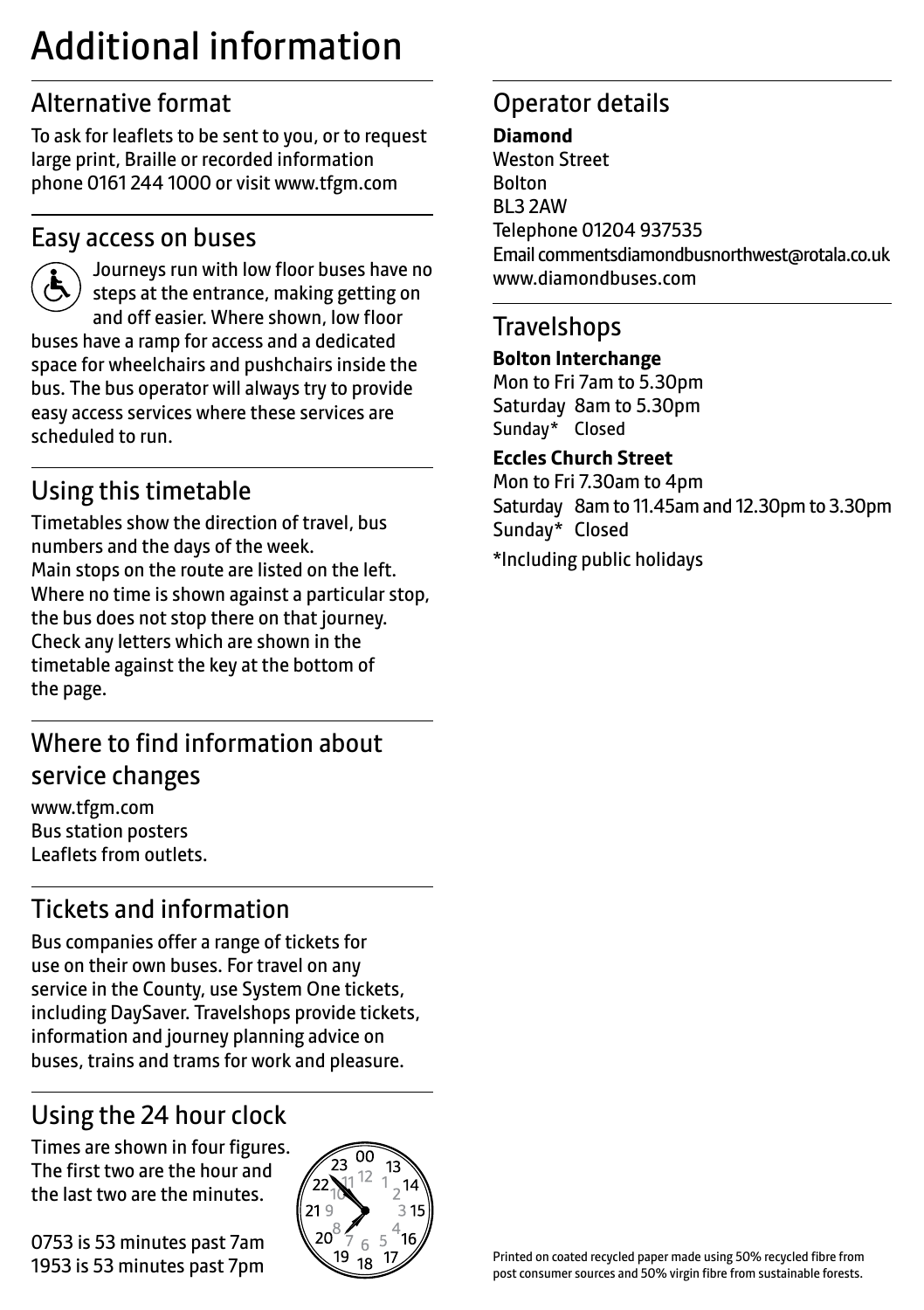# Mondays to Fridays

|                                  | שע   | שע   |      |      |      |      |      |      |      |      |           |       |      |      |      |      |      |      |      |
|----------------------------------|------|------|------|------|------|------|------|------|------|------|-----------|-------|------|------|------|------|------|------|------|
| The Trafford Centre, Bus Station |      |      |      | 0515 | 0540 | 0610 | 0650 | 0720 | 0752 | 0829 | 0905      |       | 1305 | 1335 | 1405 | 1440 | 1510 | 1530 | 1600 |
| Eccles, Interchange              |      |      |      | 0527 | 0552 | 0623 | 0706 | 0736 | 0808 | 0845 | 0920      |       | 1320 | 1350 | 1420 | 1500 | 1530 | 1550 | 1620 |
| <b>Monton Green</b>              |      |      |      | 0537 | 0602 | 0634 | 0718 | 0748 | 0820 | 0857 | 0932      | and   | 1332 | 1402 | 1432 | 1512 | 1544 | 1605 | 1635 |
| Worsley, Court House             |      |      |      | 0543 | 0608 | 0640 | 0726 | 0757 | 0829 |      | 0906 0941 | every | 1341 | 1411 | 1441 | 1519 | 1553 | 1617 | 1647 |
| Greenleach Lane/Beesley Green    |      |      |      | 0548 | 0614 | 0646 | 0732 | 0803 | 0835 | 0911 | 0946 30   |       | 1346 | 1416 | 1446 | 1525 | 1559 | 1623 | 1653 |
| Walkden, Ellesmere Centre        | 0415 | 0450 | 0520 | 0555 | 0622 | 0653 | 0740 | 0812 | 0844 | 0919 | 0954      | mins  | 1354 | 1424 | 1455 | 1535 | 1610 | 1635 | 1705 |
| Logistics North, Amazon          | 0429 | 0504 | 0535 | 0610 | 0639 | 0711 | 0800 | 0830 | 0902 | 0934 | 1009      | until | 1409 | 1439 | 1510 | 1553 | 1630 | 1655 | 1725 |
| Over Hulton, Four Lane Ends      | 0434 | 0509 | 0540 | 0615 | 0644 | 0716 | 0805 | 0835 | 0907 | 0939 | 1014      |       | 1414 | 1444 | 1515 | 1558 | 1635 | 1700 | 1730 |
| Wigan Road/Hulton Lane           | 0439 | 0514 | 0546 | 0621 | 0650 | 0722 | 0811 | 0842 | 0914 | 0946 | 1021      |       | 1421 | 1451 | 1522 | 1605 | 1642 | 1707 | 1737 |
| Bolton, Interchange              | 0446 | 0521 | 0553 | 0628 | 0659 | 0732 | 0823 | 0854 | 0923 | 0955 | 1030      |       | 1430 | 1501 | 1532 | 1615 | 1652 | 1717 | 1745 |
|                                  |      |      |      |      |      |      |      |      |      |      |           |       |      |      |      |      |      |      |      |
|                                  |      |      |      |      |      |      |      | M    | M    | M    |           |       |      |      |      |      |      |      |      |
| The Trafford Centre, Bus Station | 1645 | 1725 | 1815 | 1838 | 1905 | 1945 | 2040 | 2130 | 2230 | 2330 |           |       |      |      |      |      |      |      |      |
| Eccles, Interchange              | 1705 | 1745 | 1833 | 1853 | 1920 | 1957 | 2052 | 2142 | 2242 | 2342 |           |       |      |      |      |      |      |      |      |
| <b>Monton Green</b>              | 1720 | 1759 | 1845 | 1904 | 1930 | 2006 | 2101 | 2151 | 2251 | 2351 |           |       |      |      |      |      |      |      |      |
| Worsley, Court House             | 1732 | 1811 | 1855 | 1911 | 1937 | 2013 | 2107 | 2157 | 2257 | 2357 |           |       |      |      |      |      |      |      |      |
| Greenleach Lane/Beesley Green    | 1738 | 1817 | 1900 | 1916 | 1942 | 2018 | 2112 | 2202 | 2302 | 0002 |           |       |      |      |      |      |      |      |      |
| Walkden, Ellesmere Centre        | 1750 | 1829 | 1911 | 1926 | 1949 | 2025 | 2119 | 2209 | 2309 | 0009 |           |       |      |      |      |      |      |      |      |
| Logistics North, Amazon          | 1808 | 1845 | 1927 | 1941 | 2004 | 2039 | 2133 | 2223 | 2323 | 0023 |           |       |      |      |      |      |      |      |      |
| Over Hulton, Four Lane Ends      | 1813 | 1850 | 1932 | 1946 | 2009 | 2044 | 2138 | 2228 | 2328 | 0028 |           |       |      |      |      |      |      |      |      |
| Wigan Road/Hulton Lane           | 1820 | 1856 | 1938 | 1952 | 2015 | 2049 | 2143 | 2233 | 2333 | 0033 |           |       |      |      |      |      |      |      |      |
| Bolton, Interchange              | 1828 | 1904 | 1946 | 2000 | 2023 | 2057 | 2151 | 2241 | 2341 | 0041 |           |       |      |      |      |      |      |      |      |

# Saturdays

|                                  | M    |                |           |      |       |           |           |                |         |                 |      |      |      |      |      |      |      |      |      |
|----------------------------------|------|----------------|-----------|------|-------|-----------|-----------|----------------|---------|-----------------|------|------|------|------|------|------|------|------|------|
| The Trafford Centre, Bus Station |      |                |           |      | 0710. | 0741      |           | 0805 0835 0905 |         |                 | 1435 | 1515 | 1545 | 1615 | 1646 | 1716 | 1746 | 1815 | 1855 |
| Eccles, Interchange              |      |                |           |      | 0725  | 0756      | 0820      | 0850 0920      |         |                 | 1450 | 1530 | 1600 | 1630 | 1700 | 1730 | 1800 | 1829 | 1909 |
| <b>Monton Green</b>              |      |                |           |      | 0735  |           | 0806 0830 | 0902 0932 and  |         |                 | 1502 | 1542 | 1612 | 1641 | 1710 | 1740 | 1810 | 1839 | 1919 |
| <b>Worsley, Court House</b>      |      |                |           |      |       | 0742 0813 | 0837      |                |         | 0909 0939 every | 1509 | 1549 | 1619 | 1648 | 1716 | 1746 | 1816 | 1845 | 1925 |
| Greenleach Lane/Beesley Green    |      |                |           |      |       | 0748 0819 |           | 0843 0915      | 0945 30 |                 | 1515 | 1555 | 1625 | 1654 | 1722 | 1751 | 1821 | 1850 | 1930 |
| Walkden, Ellesmere Centre        |      |                |           | 0720 | 0754  | 0826      |           | 0850 0922 0952 |         | mins            | 1522 | 1602 | 1632 | 1701 | 1729 | 1758 | 1828 | 1857 | 1937 |
| Logistics North, Amazon          |      | 0510 0540 0614 |           | 0735 |       | 0809 0841 | 0905 0937 |                | 1007    | until           | 1537 | 1617 | 1647 | 1716 | 1744 | 1813 | 1843 | 1911 | 1951 |
| Over Hulton, Four Lane Ends      | 0515 | 0545 0619      |           | 0740 | 0814  |           | 0846 0910 | 0943 1013      |         |                 | 1543 | 1622 | 1652 | 1721 | 1749 | 1818 | 1848 | 1916 | 1956 |
| Wigan Road/Hulton Lane           |      | 0520 0550      | 0624 0746 |      | 0820  | 0852      | 0916      | 0950 1020      |         |                 | 1550 | 1628 | 1658 | 1727 | 1755 | 1823 | 1853 | 1921 | 2001 |
| Bolton, Interchange              |      | 0529 0559 0633 |           | 0756 | 0830  | 0902      | 0926      | 1000           | 1030    |                 | 1600 | 1638 | 1708 | 1737 | 1804 | 1832 | 1902 | 1930 | 2010 |

M – Journey provided with the financial support of Transport for Greater Manchester

ണം<br>അ

& - All bus 20 journeys are run using easy access buses. See inside front cover of this leaflet for details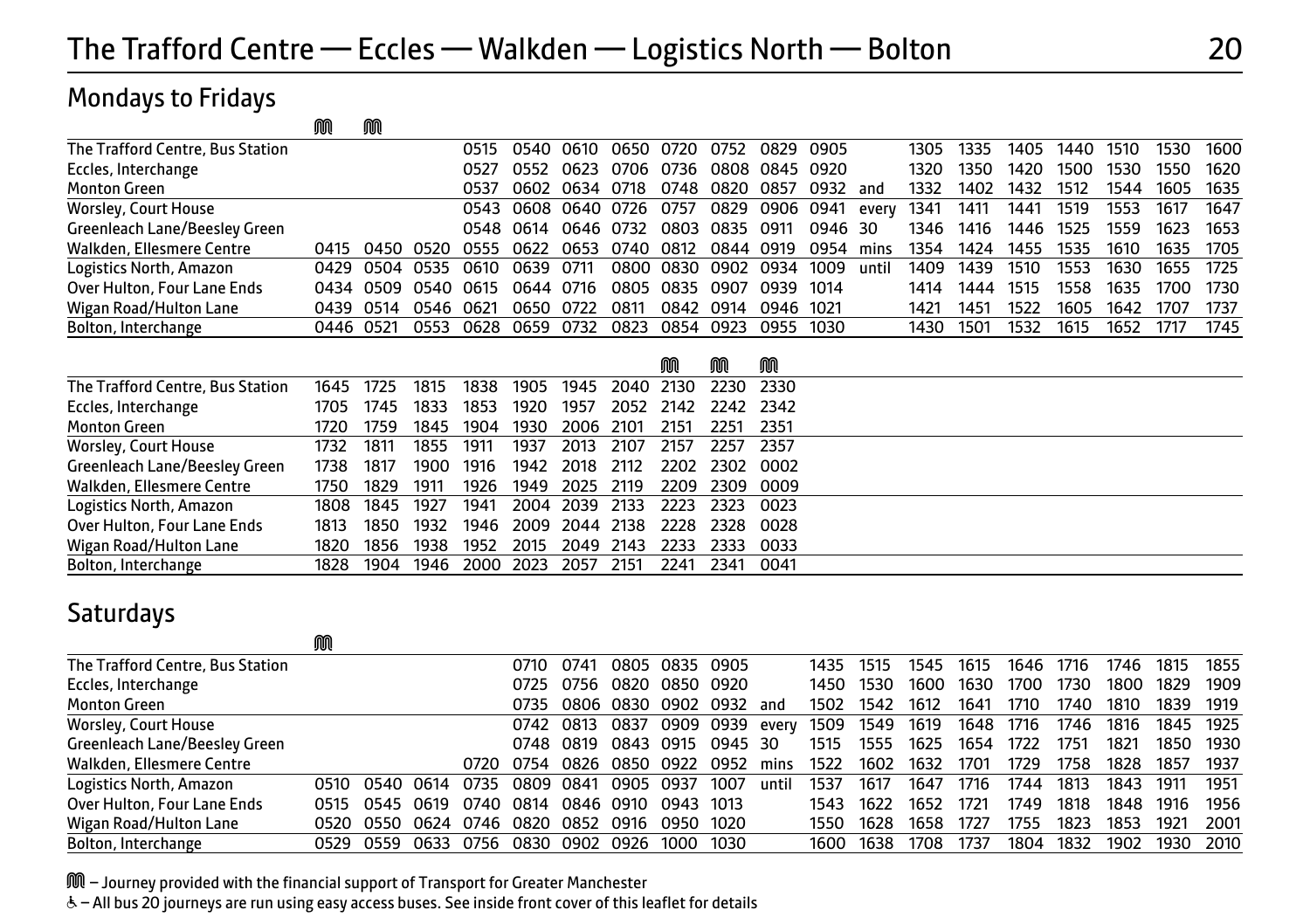

information being inaccurate.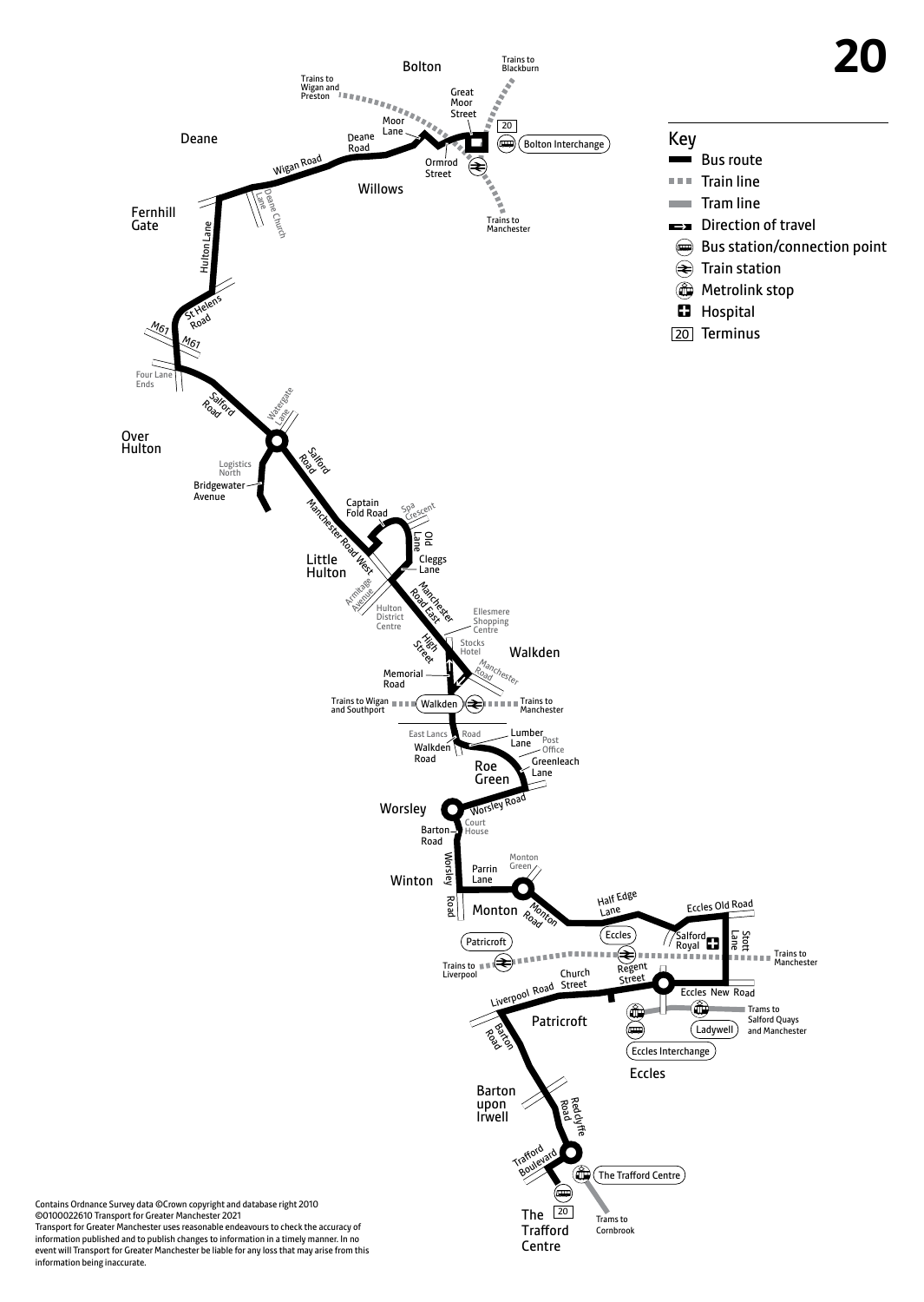### Saturdays (continued)

|                                  |           |           | M         | M                        | M    |  |
|----------------------------------|-----------|-----------|-----------|--------------------------|------|--|
| The Trafford Centre, Bus Station |           |           |           | 1943 2040 2130 2230 2330 |      |  |
| Eccles, Interchange              |           |           |           | 1955 2052 2142 2242 2342 |      |  |
| Monton Green                     |           |           |           | 2002 2059 2149 2249 2349 |      |  |
| <b>Worsley, Court House</b>      |           |           |           | 2009 2106 2156 2256 2356 |      |  |
| Greenleach Lane/Beesley Green    | 2014 2111 |           | 2201 2301 |                          | 0001 |  |
| Walkden, Ellesmere Centre        | 2020 2117 |           |           | 2207 2307                | 0007 |  |
| Logistics North, Amazon          |           | 2031 2128 |           | 2218 2318 0018           |      |  |
| Over Hulton, Four Lane Ends      |           |           |           | 2036 2133 2223 2323 0023 |      |  |
| Wigan Road/Hulton Lane           |           | 2041 2138 | 2228      | 2328                     | 0028 |  |
| Bolton, Interchange              |           |           |           | 2051 2148 2238 2338 0038 |      |  |

### Sundays and public holidays (except Christmas and New Year period)

|                                  | M | M                   |      |            |      |                |           | M         | M    | M                        |
|----------------------------------|---|---------------------|------|------------|------|----------------|-----------|-----------|------|--------------------------|
| The Trafford Centre, Bus Station |   |                     | 0730 |            | 1830 | 1930           |           | 2030 2130 | 2230 | 2330                     |
| Eccles, Interchange              |   |                     | 0745 |            | 1845 |                |           |           |      | 1942 2042 2142 2242 2342 |
| <b>Monton Green</b>              |   |                     | 0752 |            | 1852 |                |           |           |      | 1949 2049 2149 2249 2349 |
| <b>Worsley, Court House</b>      |   |                     | 0759 | and        | 1859 | 1956           |           |           |      | 2056 2156 2256 2356      |
| Greenleach Lane/Beesley Green    |   |                     |      | 0804 every | 1904 | 2001           | 2101      | 2201      |      | 2301 0001                |
| Walkden, Ellesmere Centre        |   |                     | 0810 | hour       | 1910 | 2007           | 2107      | 2207      | 2307 | 0007                     |
| Logistics North, Amazon          |   | 0523 0623 0723 0821 |      | until      | 1921 | 2018           | 2118      | 2218      | 2318 | 0018                     |
| Over Hulton, Four Lane Ends      |   | 0528 0628 0728 0826 |      |            | 1926 | 2023           | 2123      | 2223      | 2323 | 0023                     |
| Wigan Road/Hulton Lane           |   | 0535 0635 0735 0833 |      |            | 1933 |                | 2028 2128 | 2228      |      | 2328 0028                |
| Bolton, Interchange              |   | 0545 0645 0745 0843 |      |            |      | 1943 2038 2138 |           |           |      | 2238 2338 0038           |
|                                  |   |                     |      |            |      |                |           |           |      |                          |

For details of buses during the Christmas and New Year period, please phone 0161 244 1000

M – Journey provided with the financial support of Transport for Greater Manchester

W– All bus 20 journeys are run using easy access buses. See inside front cover of this leaflet for details

**Summer times:** between mid July and early September, some timetables will be different. Check www.tfgm.com for details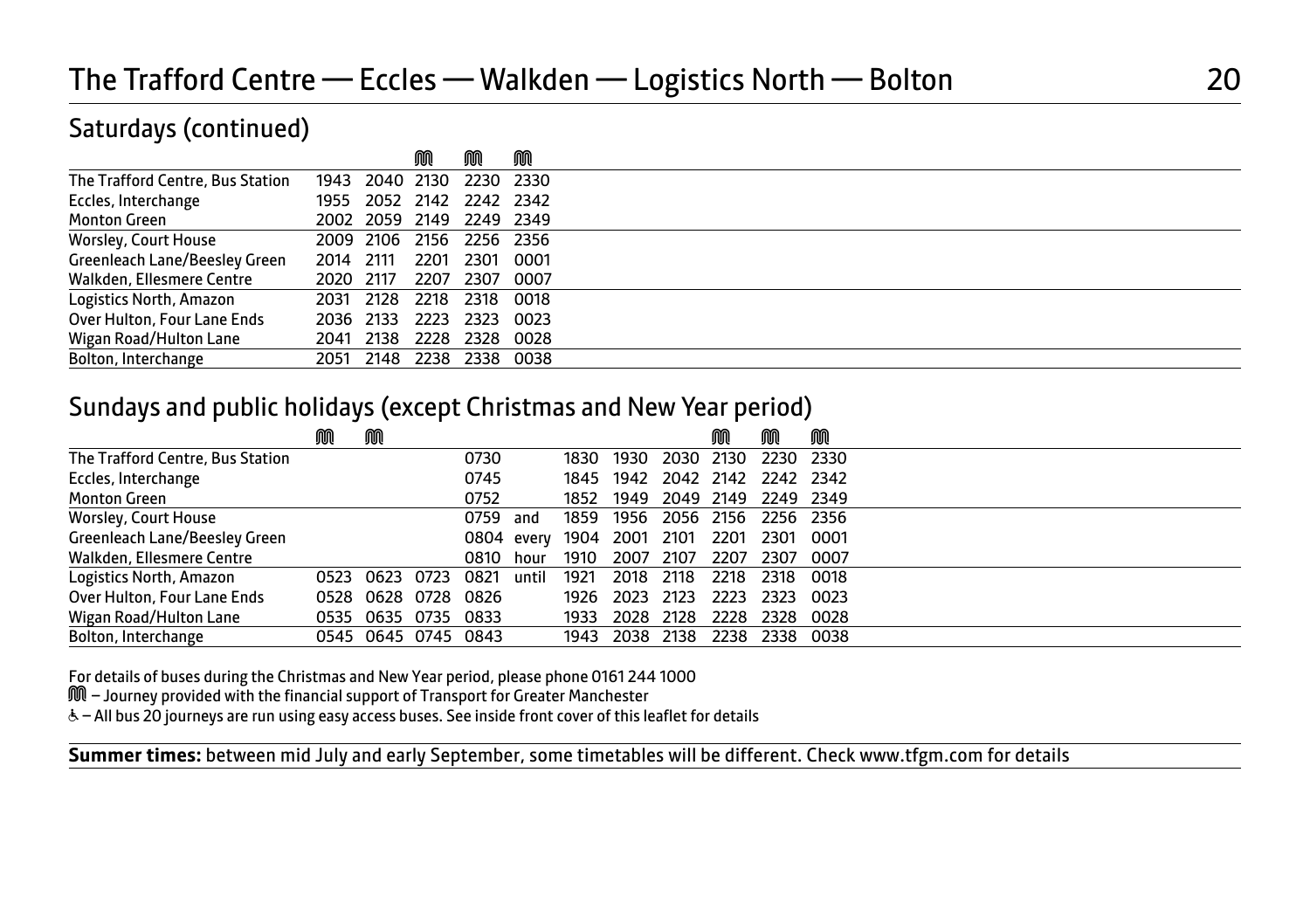$\sim$ 

# Mondays to Fridays

|                                  |      | ywu |                                    |      |                |                                                              |      |                          |                |       |      |      |      |                     |      |                |      |
|----------------------------------|------|-----|------------------------------------|------|----------------|--------------------------------------------------------------|------|--------------------------|----------------|-------|------|------|------|---------------------|------|----------------|------|
| Bolton, Interchange              |      |     | 0400 0425 0450 0520 0530 0612 0637 |      |                |                                                              | 0719 | 0750 0833 0908           |                |       | 1408 | 1438 | 1533 | 1612                | 1638 | 1708 1740      |      |
| Wigan Road/Deane Church Lane     |      |     |                                    |      |                | 0406 0431 0456 0526 0536 0619 0644 0727                      |      |                          | 0800 0845 0917 |       | 1417 | 1448 | 1545 | 1624                | 1650 | 1720           | 1752 |
| Over Hulton, Four Lane Ends      | 0411 |     | 0436 0501 0531                     |      |                | 0541 0625 0650 0734                                          |      | 0807 0852 0923           |                | and   | 1423 | 1454 | 1551 | 1631                | 1657 | 1727           | 1759 |
| Logistics North, Amazon          |      |     |                                    |      |                | 0416 0441 0506 0536 0546 0630 0655 0739 0812 0857 0928 every |      |                          |                |       |      |      |      | 1428 1459 1556 1636 |      | 1702 1732 1804 |      |
| Walkden, Stocks Hotel            |      |     | 0430 0455 0520 0551                |      | 0601 0647 0712 |                                                              |      | 0759 0832 0912 0943 30   |                |       | 1443 | 1514 | 1614 | 1654                | 1720 | 1750           | 1822 |
| Greenleach Lane/Beesley Green    |      |     | 0434 0459 0525 0558 0608 0654 0722 |      |                |                                                              | 0811 | 0842 0919 0950 mins      |                |       | 1450 | 1522 | 1622 | 1702                | 1728 | 1758 1829      |      |
| <b>Worsley, Court House</b>      |      |     | 0439 0504 0531 0605 0615 0704 0733 |      |                |                                                              |      | 0822 0851                | 0926 0957      | until | 1457 | 1529 | 1630 | 1709                | 1735 | 1806           | 1837 |
| <b>Monton Green</b>              |      |     | 0444 0509 0537                     | 0611 | 0621 0711      |                                                              |      | 0740 0829 0857 0932 1003 |                |       | 1503 | 1535 | 1636 | 1718                | 1744 | 1813           | 1844 |
| Eccles, Interchange              |      |     |                                    |      |                | 0455 0520 0548 0625 0635 0726 0755 0844 0912 0947 1018       |      |                          |                |       | 1518 | 1553 | 1653 | 1736                | 1802 | 1829           | 1858 |
| The Trafford Centre, Bus Station |      |     | 0504 0529 0558 0635 0645 0738      |      |                | 0807                                                         |      | 0856 0922 0958 1029      |                |       | 1529 | 1604 | 1705 | 1748                | 1814 | 1840           | 1909 |

|                                  |      |           |                               | M    | M    | M    |  |
|----------------------------------|------|-----------|-------------------------------|------|------|------|--|
| Bolton, Interchange              | 1817 | 1915      | 2010 2110                     |      | 2210 | 2310 |  |
| Wigan Road/Deane Church Lane     | 1827 | 1923      | 2017                          | 2117 | 2217 | 2317 |  |
| Over Hulton, Four Lane Ends      | 1833 | 1929      | 2023 2123 2223 2323           |      |      |      |  |
| Logistics North, Amazon          |      |           | 1838 1934 2028 2128 2228 2328 |      |      |      |  |
| Walkden, Stocks Hotel            |      |           | 1854 1949 2043 2143 2243 2343 |      |      |      |  |
| Greenleach Lane/Beesley Green    |      |           | 1900 1955 2048 2148 2248 2348 |      |      |      |  |
| Worsley, Court House             |      | 1908 2001 | 2054 2154 2254 2354           |      |      |      |  |
| <b>Monton Green</b>              | 1915 |           | 2007 2059 2159 2259 2359      |      |      |      |  |
| Eccles, Interchange              | 1929 | 2019      | 2110                          | 2210 | 2310 | 0010 |  |
| The Trafford Centre, Bus Station |      |           | 1939 2029 2120 2220 2320 0020 |      |      |      |  |

### **Saturdays**

| Bolton, Interchange              |      |      | 0508 0538 0608 0638 0708 0738                      |      |           |           |                | 0808 0838 0908 |                      |      | 1308  | 1338 | 1408 | 1438 | 1508 | 1538 | 1608 | 1653      | 1723 |
|----------------------------------|------|------|----------------------------------------------------|------|-----------|-----------|----------------|----------------|----------------------|------|-------|------|------|------|------|------|------|-----------|------|
| Wigan Road/Deane Church Lane     | 0515 |      | 0545 0615                                          |      | 0645 0715 | 0745      | 0816           | 0846 0917      |                      |      | 1317  | 1347 | 1417 | 1447 | 1517 | 1547 | 1617 | 1702      | 1732 |
| Over Hulton, Four Lane Ends      | 0521 | 0551 | 0621                                               | 0651 | 0722      | 0753      | 0823           |                | 0853 0924 and        |      | 1324  | 1354 | 1424 | 1454 | 1524 | 1554 | 1624 | 1709      | 1739 |
| Logistics North, Amazon          |      |      | 0526 0556 0626 0656 0727 0758 0828 0858 0929 every |      |           |           |                |                |                      |      | 1329  | 1359 | 1429 | 1459 | 1529 | 1559 | 1629 | 1714 1744 |      |
| Walkden, Stocks Hotel            |      | 0611 | 0641 0711                                          |      |           | 0742 0813 |                | 0843 0913      | 0944 30              |      | 1344  | 1414 | 1444 | 1514 | 1544 | 1614 | 1644 | 1729      | 1759 |
| Greenleach Lane/Beeslev Green    |      |      | 0616 0646 0716 0747 0818 0848 0918 0951            |      |           |           |                |                |                      | mins | 1351  | 1421 | 1451 | 1521 | 1551 | 1621 | 1651 | 1735      | 1805 |
| Worsley, Court House             |      |      | 0623 0653 0723                                     |      |           | 0754 0825 |                |                | 0855 0925 0958 until |      | 1358  | 1428 | 1458 | 1528 | 1558 | 1628 | 1658 | 1742      | 1812 |
| <b>Monton Green</b>              |      |      | 0628 0658 0728                                     |      |           |           | 0800 0830 0902 | 0931           | 1004                 |      | 1404  | 1434 | 1504 | 1534 | 1604 | 1634 | 1704 | 1748      | 1818 |
| Eccles, Interchange              |      |      | 0639 0709                                          | 0739 | 0811      | 0842      | 0914           | 0945           | 1018                 |      | 1418  | 1448 | 1518 | 1548 | 1618 | 1648 | 1718 | 1800      | 1830 |
| The Trafford Centre, Bus Station |      |      | 0650 0720                                          | 0750 | 0822      | 0854      | 0929           | 1000           | 1030                 |      | 1430. | 1502 | 1532 | 1602 | 1632 | 1700 | 1730 | 1810      | 1840 |
|                                  |      |      |                                                    |      |           |           |                |                |                      |      |       |      |      |      |      |      |      |           |      |

M – Journey provided with the financial support of Transport for Greater Manchester

& - All bus 20 journeys are run using easy access buses. See inside front cover of this leaflet for details